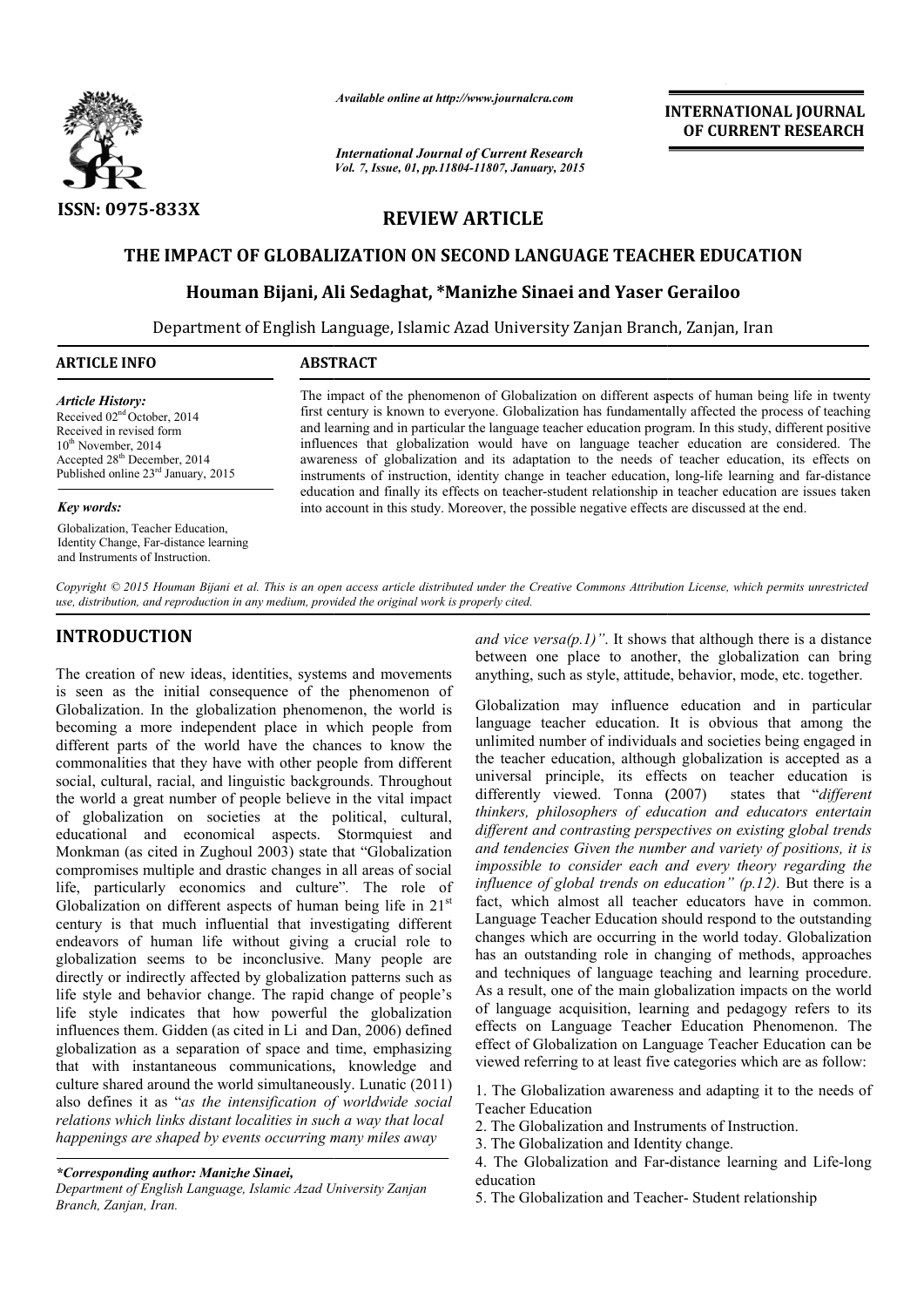In the following, the effects of globalization on each of these aspects of language teacher education will be considered. Although, considering globalization, in first glance, positive impacts come to mind, as a different consideration, I will discuss the possible negative impacts that globalization may have on language teacher education in the last part of this study.

### **Globalization awareness and adapting it to the needs of teacher education**

It seems that coming across the phenomenon of Globalization, the first consideration refers to understanding and the awareness of the significance of globalization in language teacher education and more importantly understanding the ways how it effects language teacher education or fulfills the requirements of language teacher education. Saurian, (2001); Jarvis and Helford, (2005) (as quoted in Tonna, 2007) hold the view that "globalization may positively influence education, since it may bring together different peoples, ideas and resources in a world-wide pool". Teacher educators should describe and draw the framework of globalization in a way that it fulfills the needs of teacher education and makes the teachers become aware of the concepts theoretically and operationally. The adaptation of new technology and globally-defined instructional devices requires teachers, firstly, become aware of the fact itself and then learn how to operate them in line with the needs' of students as Tonna (2007) states "*Technological tools and developments can be applied to good use, so as to serve the needs of students across the world"(p.7)* Therefore, if teachers want to apply the globalized technologies and developments and fulfill the requirements of educational setting , initially their importance must be understood and they must be operationally defined to teachers, of course, in teacher education programs.

#### **Globalization and Instruments of Instruction**

Technology has provided the widespread access to the world of information to everyone living in every part of the world. Mtriano (2003) in his article states that *"with the click of the mouse and going into the web sites anyone can have an access to any kind of information "(p.291).* Therefore, technology has arrived and its various educational instruments are in hand for teacher educators, teachers, students, families and the whole society. With the arrival of technology, teaching and learning are not limited to the boundaries of the classroom and the knowledge of the teacher. Education is no more about how much knowledge one has but more importantly how one manages information (Li and Dan, 2006). Before the phenomenon of globalization, in most of pre-service teacher educational settings, the most primary instrumental devices and simple teaching media such as pictures, blackboards, whiteboards and some other classroom puzzles and maps were introduced to be used by teachers to help them make the process of learning and teaching more tangible and facilitated. Lucinate (2011) believes that *"the use of computer or laptop, TV, tape recorder, LCD, e-mail, blog, etc are indicated that the globalization has changed the media of teaching" (p.1).* In the same way, in the majority of teacher education programs, the widespread use of modern media such as computer, laptops,

video projectors, different forms of computer-oriented software, LCDs, and e-mails are considered to aid the process of teacher education. Consequently, in teacher education process, teachers have to continuously upgrade themselves in the era of media. With respect the improvement of technology, if teachers are not competent enough, they won't be able to transfer the data and knowledge to their students. Through an easy access to the up-dated and modern media needed in classroom environment, sometimes students have sufficient information about those instruments, if teachers do not have that much information; they would come across real challenges and difficulties. Hence, it is a vital phase of teacher education program to make the teachers both have awareness of media and know how to use them.

#### **Globalization and Identity Change in Teacher Education**

In teacher education program and in-service teaching process, the change of identity is a significant phase which might determine the success or failure of teachers in their future profession. Teaching identity change may include two sorts of identities which are in fact different from each other: the imagined and the practiced ones. The imagined identity comes from one's imagination of the surrounding educational setting and the practiced identity originates from the actual realization and operation in real educational setting. According to Wenger (1998) *identity change may involve identities of two kinds that are substantially different in nature, the imagined and the practiced, since the former stem from imagination and the latter from real world interactions in communities of practice (p.98)*. Anderson ( as cited by Xu, 2013) state that" imagined identities in a broad sense refer to identities constructed in the individual's imaginations about the relationships between one's self and other people and things in the same time and space that he or she nevertheless has virtually no direct interactions with". Xu (2013) believes that:

*Imagination in this sense is the way people may create unlimited images of the world and themselves based on limited experiences. Their identities can hence outreach to imagined states beyond those constructed upon the real practices they are engaged in*. *Who they are will then depend on not only who they are but also who they imagine themselves to be (p.8).* 

The system of education was previously locally-defined. The identities that teachers may had during pre-service programs had fundamentally changed. If, in previous decades, teachers' imagined identities were represented by exemplar-based identities such as specific teachers or were defined based on cues such as what was going on within the traditional institutional settings in which every device or method of teaching was in hand and limited, teacher educators in new millennium should skillfully define and elaborate the new technology-based system of teaching which is the result of globalization so that teachers imagined identity is created in a way, which is in the same line with the new globalized and computerized teaching system. In this case, teachers, being equipped with the necessities of new technology–oriented methods of teaching during teacher education program, will draw a reasonable imagined identity so that their forthcoming practiced identity will be in line with their previous identity. To cut it short, due to a great improvement in pedagogical devices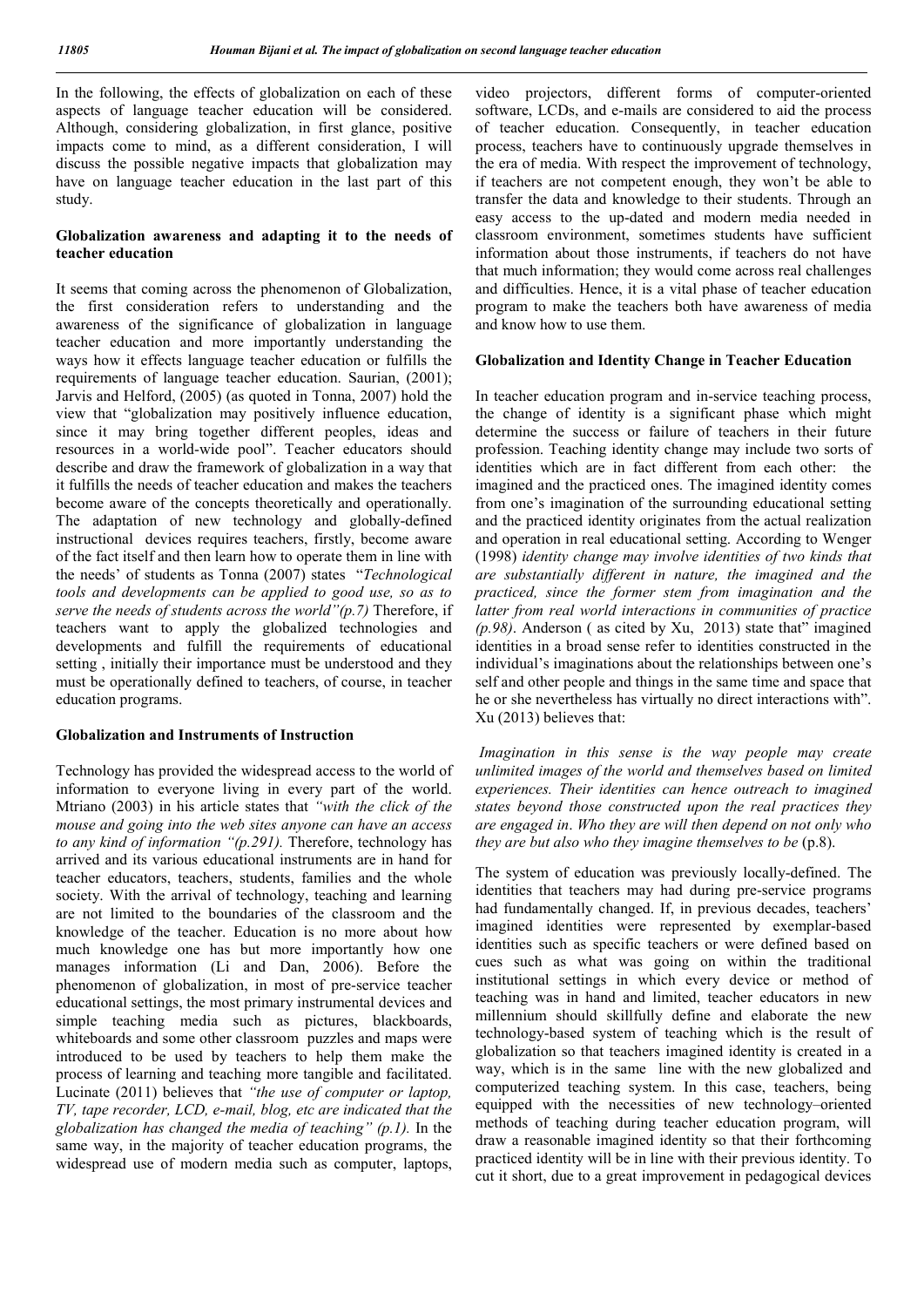and the use of technology resulted from globalization, teacher education programs should introduce the globalized devices and methods to teachers so that they create a reasonable identity which fulfills the requirements of the effect of globalization on teaching.

#### **Globalization and Teacher- Student Relationship**

Globalization and new technologies require new teacher roles and new teaching methods. Technology, as one prominent symbol of globalization, has substantially changed the way the younger generation thinks, operates and processes information. In one hand, this fact provides several challenges for language teacher educators and teachers, and on the other hand, creates new facilities and easy to access equipments to students who have the chance to practice and become up-dated. Witt (2003) holds the idea that "*due to globalization, technological developments have also opened up exciting and new possibilities for the customizing of teaching practices to engage and excite our students. Being constantly exposed to the new technology around them, the younger generations are no doubt becoming more updated than their predecessors. Our students today have access to all technology based instructional devices, some even much more than their own teachers" (p.18),* so, an important question to consider is: how best can we prepare our teachers for the future practice in this globalised world? Unlike the last century, we know that teachers are not to teach the contents and skills which are just prescribed within the domain of the textbooks. Teachers need to keep themselves continuously upgraded in line with new technological devices and pedagogical methods and skills. In short, the relationship between teacher and student is not like as being from superior to inferior. With an easy access to technology and first-hand materials teachers and students would have a mutual teachinglearning relationship in which both are engaged in and the process of language teaching is no longer one sided.

### **Globalization and life-long Education and far-distance Learning**

Considering this fact that due to industrialization, technology is changing time and again; teachers have to continuously keep themselves updated to be in the same line with the ever changing technology. Teachers will have great opportunities to take the educational programs which were not available in the past time. With the removal of the world borders, often, incredibly, with one click on the mouse, it would be possible for the teachers to search for the programs that would help them in their in-service professional development but the ease is not always beneficial, it would provide a challenging situation, if they do not keep themselves in the same track with the ever changing technology. In other words, Teachers need a life-long participation in teacher education program. Therefore, due to influential ever changing educational paradigms, lifelong engagement in teacher education is a need for teachers not to stay far from the new systems of teacher education program. Lee (2011) in response to the effects of globalization states that:

*With the rapid advancement of technologies, today's knowledge may be outdated tomorrow. The learners have to continually acquire new competencies and align their*  *knowledge to the borders, incredibly with one click on the mouse, emerging new economy. Education systems therefore have to be flexible enough to adapt to the rapid changes in the environment and able to encourage school leavers to return to schools to acquire advance qualifications or new skills that are relevant. Schools and educators have to promote the idea of continuous life-long learning to students by equipping them*  with skills such as independent learning and critical thinking. *(p.46)*

In old systems of teacher education, teachers were engaged in pre-service program for several years and then beginning their in-practice teaching, they, by and large, lost their relationship with the program or their teacher educators and sometimes were not aware of the new events which had been taken place in the era of their profession. With the arrival of distance shortening devices such as Internet as a significant symbol of globalization, the boundaries have been removed so that teachers have always an access to the new methods of teacher education. In addition to this fact, the internet provides easily available situations such as far distance video- conferences, online discussions and online group research that in-service teachers can share their teaching experiences with their teacher educators and colleagues. In describing the importance of the internet, Kellener (1999) claims that "*the internet enables individuals to participate in discussions, to circulate their ideas and work, which were previously closed off to many excluded groups and individuals" (p.14)*. Education and in particular language teacher education will find a new character completely different from its old version, in which its participants including teaching policy makers, syllabus decision makers ,educators, teachers and students will teach, learn ,verify, falsify and revise by being in close relation with each other and by learning from far distance.

#### **Globalization and its negative effects on Education**

Till this part of this study, I focused on the positive effects that globalization may have on language teacher education. But as a social phenomenon it is not rational to think that all effects on teacher education are only positive. Does it have any negative effect on teacher education process? According to some critics, there are a number of ways that globalization has negatively influenced teacher education. It seems that the quality of teacher education is continuously decreasing since the individual states or societies are losing their independence and do not have their own state or local system due to the widespread global enforces which makes it difficult for local societies to have their own appropriate teacher education system. Koziolo and *et al.* (2011) believe that "*the quality of education has generally fallen, due to global forces operating at transnational level and the limits these set to the autonomy of individual states. This is because it is becoming increasingly difficult for states to deliver adequate educational support when the free market philosophy runs rampant" (p.22).* So, considering this fact that every society has its own locally defined social and cultural aspects of teacher education , if globalization plays the most and the only influential role, the teaching and language teacher education may lose its autonomy and will not respond to the locally defined aspects of teaching process. Moreover, the globalization may have other negative